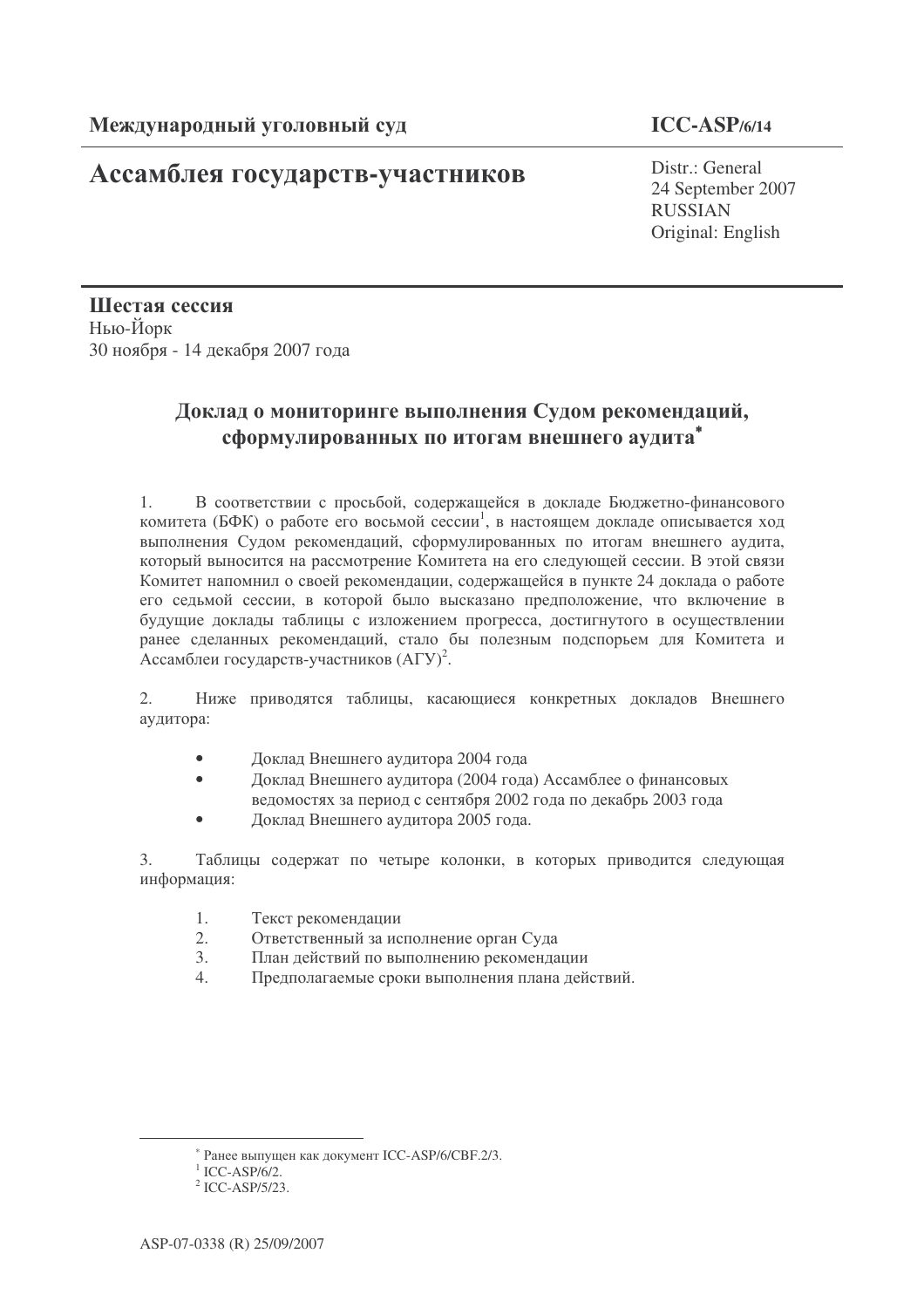#### Ход выполнения рекомендаций

 $\overline{4}$ . В таблице 1 и рис. 1, приведенных ниже, показан ход выполнения рекомендаций, сформулированных по итогам внешнего аудита (2004 и 2005 годы). 25 из 29 рекомендаций были выполнены либо полностью, либо в основном. В настоящее время ведется подготовка к осуществлению еще трех рекомендаций. Одна рекомендация была отклонена.

#### Таблица 1. Ход выполнения рекомендаций

| Ход выполнения                  | Количество<br>рекомендаций | <u>%</u> |
|---------------------------------|----------------------------|----------|
| Выполнены полностью             | 12                         | 41%      |
| Выполнены в основном            | 13                         | 45%      |
| Ведется подготовка к выполнению | κ                          | $10\%$   |
| Рассмотрена, но никаких мер не  |                            | 3%       |
| планируется                     |                            |          |
| Итого                           | 79                         | $100\%$  |

#### Рис. 1. Ход выполнения рекомендаций



5. Информация, представленная в настоящем документе, была взята из системы мониторинга аудита Суда, которая отслеживает осуществление всех рекомендаций, сформулированных по итогам аудита. Планируется принять меры по дальнейшему развитию этой системы, и в будущем она, среди прочего, будет содержать расписание обзоров осуществления рекомендаций.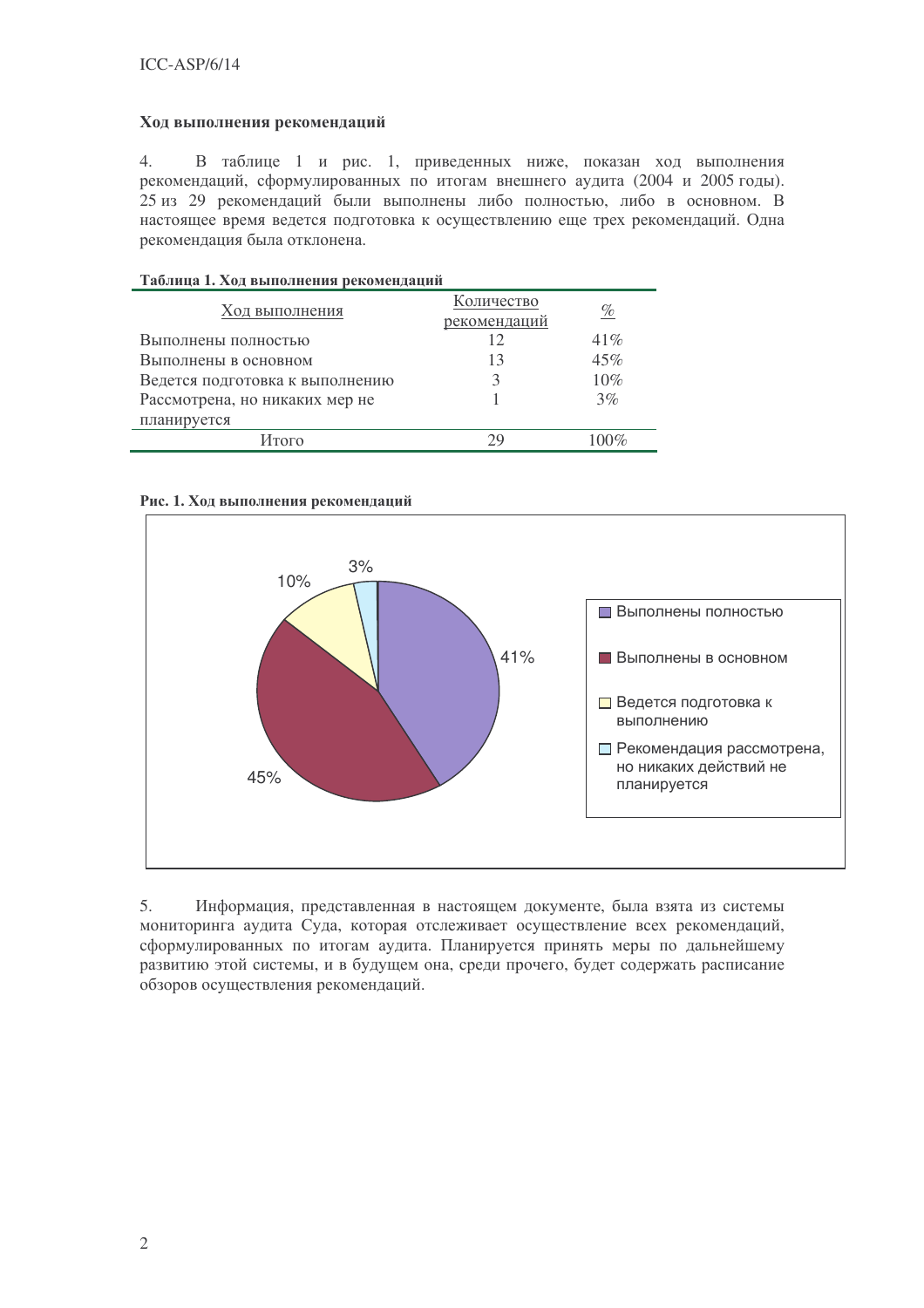### Доклад Внешнего аудитора 2004 года

| Рекомендация 1                                                                                                                                                                                                                                                                                                                                                                                                                                     | Ответственный                                              | План действий                                                                                                                                                                                                     | Предполагаемые сроки  |
|----------------------------------------------------------------------------------------------------------------------------------------------------------------------------------------------------------------------------------------------------------------------------------------------------------------------------------------------------------------------------------------------------------------------------------------------------|------------------------------------------------------------|-------------------------------------------------------------------------------------------------------------------------------------------------------------------------------------------------------------------|-----------------------|
|                                                                                                                                                                                                                                                                                                                                                                                                                                                    | орган                                                      |                                                                                                                                                                                                                   | завершения            |
| Мы рекомендуем Суду разработать план<br>осмотрительных закупок, который позволит ему<br>лучше использовать финансовые ресурсы в<br>течение года, избегая наблюдающихся в<br>настоящее время весьма высоких уровней<br>расходов по обязательствам, которые должны<br>находиться под строгим контролем.                                                                                                                                              | Секретариат<br>Суда и<br>Канцелярия<br>Прокурора<br>(KATI) | План закупок разработан, но нуждается в<br>дальнейшем усовершенствовании.                                                                                                                                         | Постоянно.            |
| Рекомендация 2                                                                                                                                                                                                                                                                                                                                                                                                                                     | Ответственный                                              | План действий                                                                                                                                                                                                     | Предполагаемые сроки  |
|                                                                                                                                                                                                                                                                                                                                                                                                                                                    | орган                                                      |                                                                                                                                                                                                                   | завершения            |
| Мы рекомендуем Суду создать систематическую<br>и четкую рамочную основу бюджетного<br>контроля и мониторинга, обеспечить<br>всестороннюю бюджетную отчетность и анализ<br>отклонений и поддержать более совершенный<br>контроль за финансовой деятельностью со<br>стороны старшего руководства.                                                                                                                                                    | Секретариат<br>Суда и КАП                                  | Рекомендуемые процедуры применяются с<br>2006 года, и после инкорпорирования новой<br>бюджетной структуры в систему SAP они будут<br>доработаны. Постоянно совершенствуется<br>всесторонняя бюджетная отчетность. | Постоянно.            |
| Рекомендация 3                                                                                                                                                                                                                                                                                                                                                                                                                                     | Ответственный                                              | План действий                                                                                                                                                                                                     | Предполагаемые сроки  |
|                                                                                                                                                                                                                                                                                                                                                                                                                                                    | орган                                                      |                                                                                                                                                                                                                   | завершения            |
| Мы рекомендуем государствам-участникам<br>рассмотреть преимущества ограничения<br>переводов средств в рамках основных программ<br>и между статьями бюджетных ассигнований на<br>персонал и ассигнований, не связанных с<br>персоналом, и рассмотреть вопрос о введении<br>требования относительно представления<br>государствам-участникам информации о<br>переводах значительных средств, которые в<br>первоначальном бюджете утверждены не были. | A <sub>ry</sub><br>Секретариат<br>Суда и КАП               | а) Первая часть устарела (см. резолюцию<br>Ассамблеи)<br>b) Вторая часть осуществляется.                                                                                                                          | Выполнение завершено. |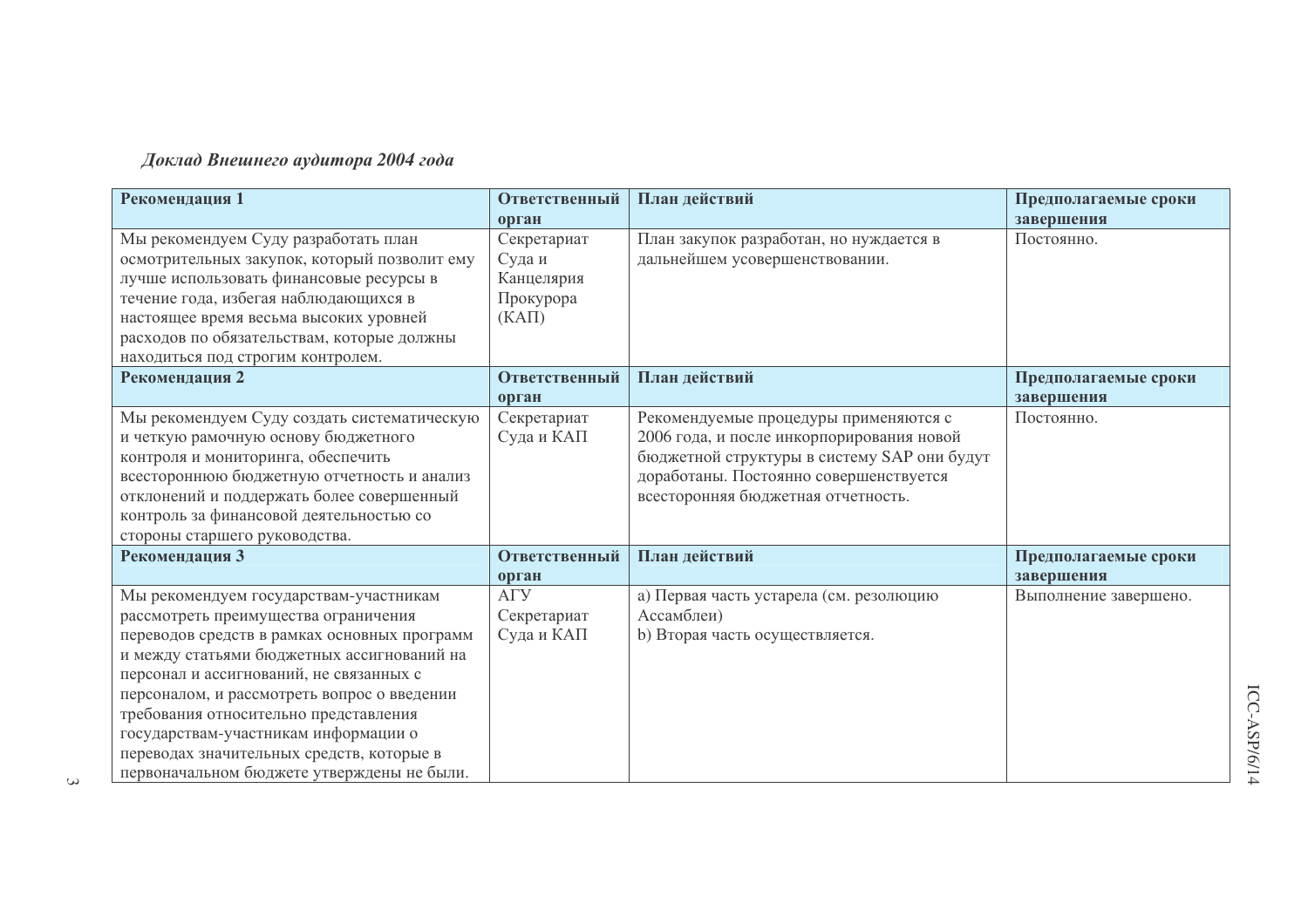| Рекомендация 4                                                                                                                                                                                                                                                                                                             | Ответственный                      | План действий                                                                                       | Предполагаемые сроки                                                |
|----------------------------------------------------------------------------------------------------------------------------------------------------------------------------------------------------------------------------------------------------------------------------------------------------------------------------|------------------------------------|-----------------------------------------------------------------------------------------------------|---------------------------------------------------------------------|
| Мы рекомендуем руководству внедрить четкий<br>стратегический подход к бюджетному<br>планированию путем формулирования целей и<br>приоритетов высокого уровня, которые<br>обеспечивали бы основу для установления<br>приоритетов в отношении ресурсов по<br>подпрограммам.                                                  | орган<br>Секретариат<br>Суда и КАП | Рекомендация практически выполнена; это<br>касается стратегического плана и бюджета на<br>2007 год. | завершения<br>В 2008 году работа в этом<br>направлении продолжится. |
| Рекомендация 5                                                                                                                                                                                                                                                                                                             | Ответственный<br>орган             | План действий                                                                                       | Предполагаемые сроки<br>завершения                                  |
| Мы рекомендуем заранее согласовывать<br>лежащие в основе бюджетного процесса<br>параметры и основные предположения. Кроме<br>того, мы призываем Суд рассмотреть вопрос о<br>необходимости увеличения сроков<br>представления проекта бюджета, с тем чтобы<br>руководство имело достаточно времени для его<br>рассмотрения. | Секретариат<br>Суда и КАП          | Проведенная работа оказалась безуспешной.<br>БФК приняло решение о ее завершении.                   | Выполнение завершено.                                               |
| Рекомендация 6                                                                                                                                                                                                                                                                                                             | Ответственный<br>орган             | План действий                                                                                       | Предполагаемые сроки<br>завершения                                  |
| Мы рекомендуем руководству ставить четкие,<br>конкретные и поддающиеся измерению цели в<br>бюджетном процессе, дополняя их процедурами<br>представления государствам-участникам<br>отчетности о достижении этих целей.                                                                                                     | Секретариат<br>Суда и КАП          | Часть рекомендации выполнена, а часть -<br>выполняется.                                             | Выполнение завершено.                                               |
| Рекомендация 7                                                                                                                                                                                                                                                                                                             | Ответственный<br>орган             | План действий                                                                                       | Предполагаемые сроки<br>завершения                                  |
| Мы рекомендуем Суду принять меры по<br>созданию Совета по инвентаризации имущества<br>в соответствии с Финансовыми положениями.                                                                                                                                                                                            | Секретариат<br>Суда                | Согласно Финансовым положениям создан<br>Совет по инвентаризации имущества.                         | Выполнение завершено.                                               |

 $\rightarrow$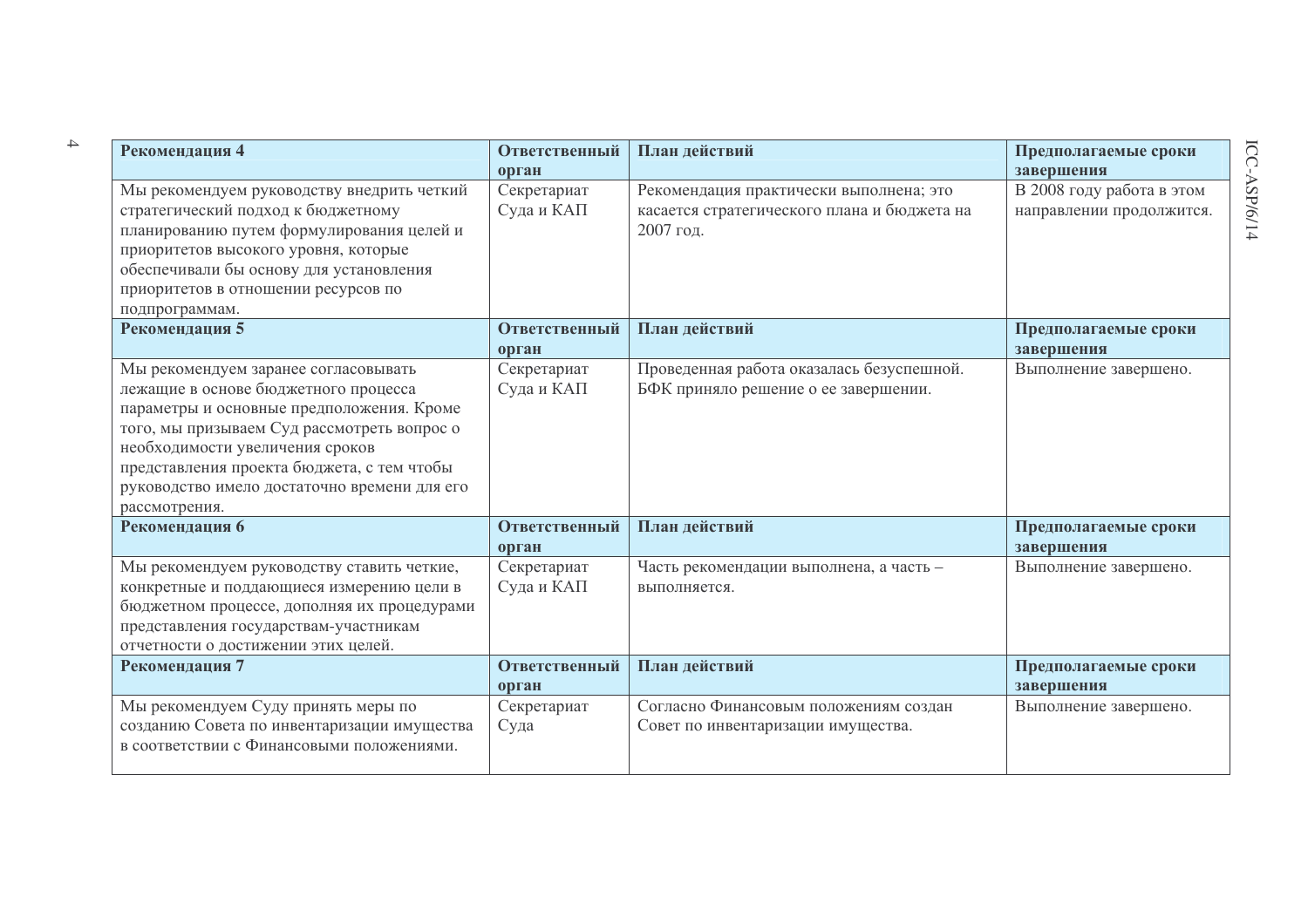| Рекомендация 8                                                                              | Ответственный   | План действий                                                                         | Предполагаемые сроки  |
|---------------------------------------------------------------------------------------------|-----------------|---------------------------------------------------------------------------------------|-----------------------|
|                                                                                             | орган           |                                                                                       | завершения            |
| Мы рекомендуем Ассамблее рассмотреть вопрос<br>о необходимости внесения ясности в механизмы | A <sub>ry</sub> | Рекомендация должна быть рассмотрена<br>Ассамблеей. Секретариат Ассамблеи внесет этот | В конце 2007 года.    |
|                                                                                             |                 |                                                                                       |                       |
| подотчетности в отношении использования                                                     |                 | вопрос на рассмотрение девятой сессии БФК.                                            |                       |
| финансовых ресурсов в рамках структур и                                                     |                 |                                                                                       |                       |
| органов Суда и рассмотреть новые области,                                                   |                 |                                                                                       |                       |
| которые ранее не были охвачены положениями и                                                |                 |                                                                                       |                       |
| которые касаются Секретариата Ассамблеи и                                                   |                 |                                                                                       |                       |
| Секретариата Целевого фонда для потерпевших.                                                |                 |                                                                                       |                       |
| Рекомендация 9                                                                              | Ответственный   | План действий                                                                         | Предполагаемые сроки  |
|                                                                                             | орган           |                                                                                       | завершения            |
| Мы рекомендуем Суду ввести процесс                                                          | Секретариат     | Суд просил Внешнего аудитора разъяснить                                               | Проводится работа.    |
| подготовки и представления ежегодного отчета                                                | Суда и КАП      | смысл этой рекомендации.                                                              |                       |
| о внутреннем контроле в рамках финансовых                                                   |                 |                                                                                       |                       |
| ведомостей для подтверждения                                                                |                 |                                                                                       |                       |
| функционирования механизмов внутреннего                                                     |                 |                                                                                       |                       |
| контроля в течение финансового периода.                                                     |                 |                                                                                       |                       |
| Рекомендация 10                                                                             | Ответственный   | План действий                                                                         | Предполагаемые сроки  |
|                                                                                             | орган           |                                                                                       | завершения            |
| Мы рекомендуем Бюджетно-финансовому                                                         | БФК и АГУ       | Комитет по надзору.                                                                   | Выполнение завершено. |
| комитету и Ассамблее рассмотреть вопрос об                                                  |                 |                                                                                       |                       |
| учреждении комитета по ревизии с надлежащим                                                 |                 |                                                                                       |                       |
| кругом ведения по проведению обзора                                                         |                 |                                                                                       |                       |
| адекватности механизмов внутреннего контроля                                                |                 |                                                                                       |                       |
| и обеспечению объективных гарантий                                                          |                 |                                                                                       |                       |
| исполнения функций по внутреннему и                                                         |                 |                                                                                       |                       |
| внешнему аудиту на регулярной основе.                                                       |                 |                                                                                       |                       |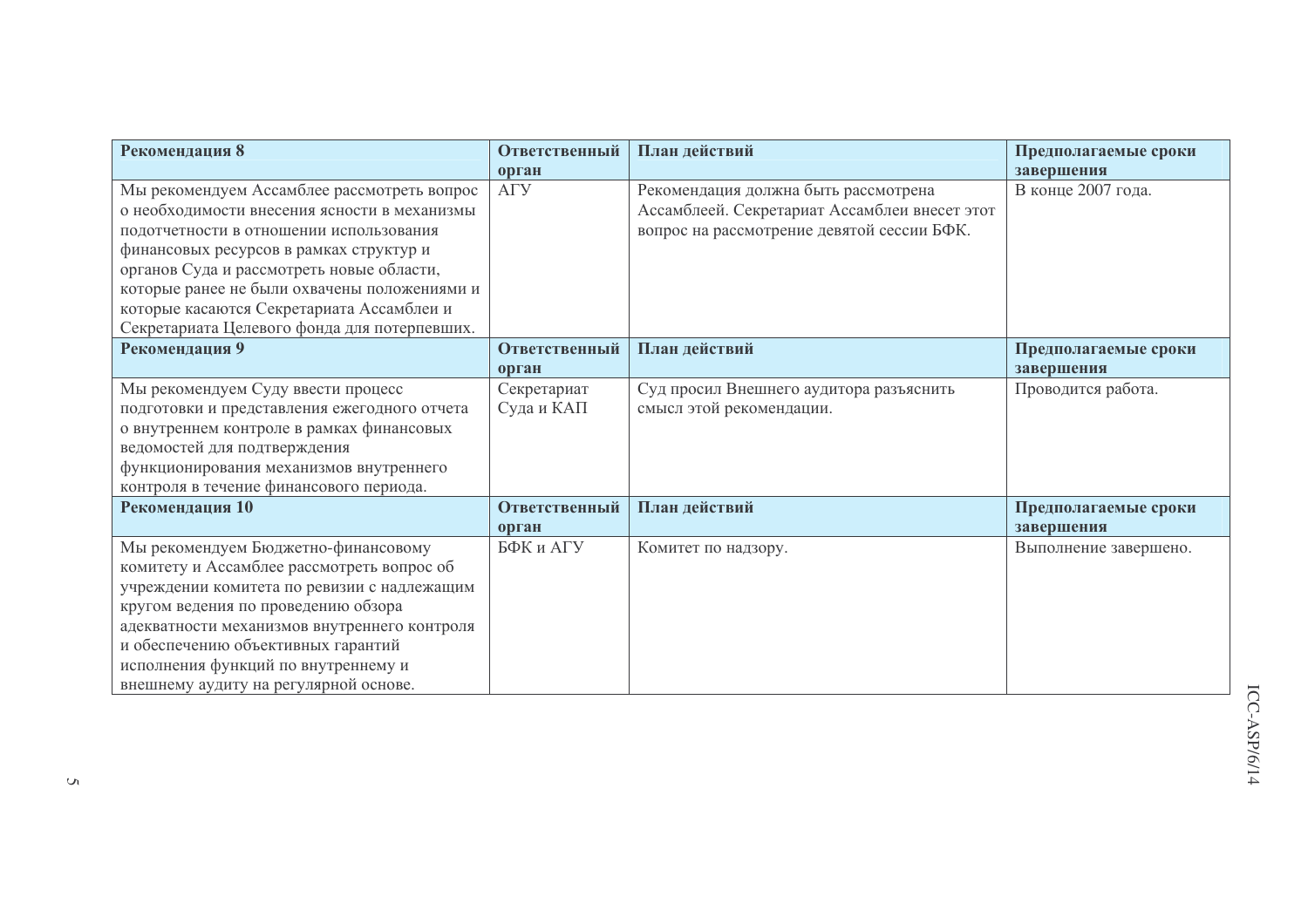| Рекомендация 11                                                                                                                                                                                                                                                                                                                                                                                                                                                                               | Ответственный<br>орган    | План действий                                                                                                                                                                                                                                                                                                                 | Предполагаемые сроки<br>завершения                                                          |
|-----------------------------------------------------------------------------------------------------------------------------------------------------------------------------------------------------------------------------------------------------------------------------------------------------------------------------------------------------------------------------------------------------------------------------------------------------------------------------------------------|---------------------------|-------------------------------------------------------------------------------------------------------------------------------------------------------------------------------------------------------------------------------------------------------------------------------------------------------------------------------|---------------------------------------------------------------------------------------------|
| Мы рекомендуем Суду внедрить процесс<br>систематической оценки рисков и управления<br>ими для оказания руководителям содействия в<br>выявлении и контролировании оперативных или<br>деловых рисков.                                                                                                                                                                                                                                                                                           | Секретариат<br>Суда и КАП | В связи со стратегическим планированием в марте<br>2006 года началось осуществление проекта по<br>регулированию рисков. Первый этап предполагает<br>создание структуры регулирования рисков.<br>Второй этап будет посвящен ее практическому<br>внедрению. На последующих этапах планируется<br>проведение регулярных обзоров. | Первый этап: первый<br>квартал 2008 года.<br>Второй этап: третий<br>квартал 2008 года.      |
| Рекомендация 12                                                                                                                                                                                                                                                                                                                                                                                                                                                                               | Ответственный<br>орган    | План действий                                                                                                                                                                                                                                                                                                                 | Предполагаемые сроки<br>завершения                                                          |
| Мы рекомендуем привести в соответствие<br>стратегию Суда в области ИТ с его основными<br>целями деятельности и учитывать в процессах<br>планирования в области ИТ необходимость<br>установления приоритетов и рассмотрения<br>затрат-выгод. Кроме того, для содействия<br>рациональному управлению ресурсами и<br>контролю за ними мы призываем в более<br>широкой степени использовать представление<br>готовящихся на высоком уровне четких и<br>кратких докладов для старшего руководства. | Секретариат<br>Суда и КАП | Выполнение завершено.                                                                                                                                                                                                                                                                                                         | Частично выполнение<br>завершено, а частично -<br>продолжается (см.<br>бюджет на 2008 год). |
| Рекомендация 13                                                                                                                                                                                                                                                                                                                                                                                                                                                                               | Ответственный<br>орган    | План действий                                                                                                                                                                                                                                                                                                                 | Предполагаемые сроки<br>завершения                                                          |
| Мы рекомендуем руководству готовить<br>подробный план действий по обзору и<br>мониторингу выполнения рекомендаций по<br>итогам проведения внешнего аудита. Для<br>укрепления существующих механизмов Суда в<br>области управления это должно стать частью<br>постоянного процесса и подлежать контролю со<br>стороны Бюджетно-финансового комитета.                                                                                                                                           | Секретариат<br>Суда и КАП | Частично выполнение завершено, а частично -<br>продолжается.                                                                                                                                                                                                                                                                  | Частично выполнение<br>завершено, а частично -<br>продолжается.                             |

 $\circ$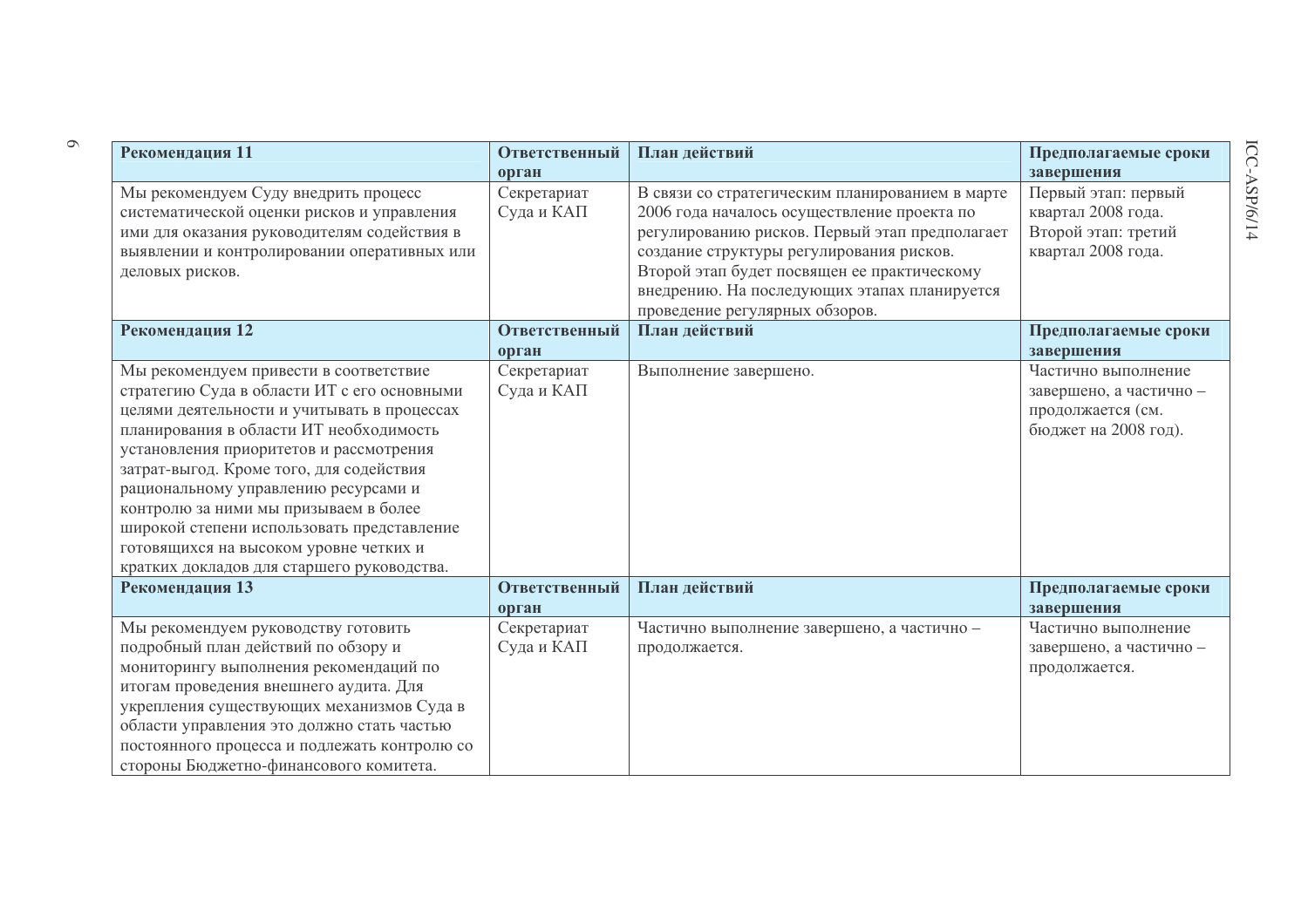Доклад Внешнего аудитора (2004 года) Ассамблее государств-участников о результатах аудита финансовых ведомостей за<br>период с сентября 2002 года по декабрь 2003 года

| Рекомендация 1                           | Ответственный | План действий                                | Предполагаемые сроки  |
|------------------------------------------|---------------|----------------------------------------------|-----------------------|
|                                          | орган         |                                              | завершения            |
| Продолжать следить за положением дел с   | Секретариат   | Работа выполнена.                            | Постоянно.            |
| начисленными взносами и докладывать об   | Суда          |                                              |                       |
| этом Бюджетно-финансовому комитету.      |               |                                              |                       |
| Рекомендация 2                           | Ответственный | План действий                                | Предполагаемые сроки  |
|                                          | орган         |                                              | завершения            |
| Суду следует проводить регулярный обзор  | Секретариат   | Суд отклонил эту рекомендацию.               | Работа завершена.     |
| нынешней политики в области финансовой   | Суда          |                                              |                       |
| отчетности, особенно в том, что касается |               |                                              |                       |
| неуплаченных начисленных взносов и       |               |                                              |                       |
| необходимости предусмотрения резерва по  |               |                                              |                       |
| неуплаченным взносам.                    |               |                                              |                       |
| Рекомендация 3                           | Ответственный | План действий                                |                       |
|                                          |               |                                              | Предполагаемые сроки  |
|                                          | орган         |                                              | завершения            |
| Суду следует разработать стратегию       | Секретариат   | В процессе выполнения - стратегический план, | Постоянно.            |
| планирования закупок и надлежащие        | Суда и КАП    | план закупок.                                |                       |
| процедуры, касающиеся бюджетного цикла и |               |                                              |                       |
| финансового периода.                     |               |                                              |                       |
| Рекомендация 4                           | Ответственный | План действий                                | Предполагаемые сроки  |
|                                          | орган         |                                              | завершения            |
| Внедрение систематических и              | Секретариат   | Рекомендованные процедуры внедрялись в       | 2006 год - постоянно. |
| задокументированных процедур бюджетного  | Суда и КАП    | течение 2006 года и будут доработаны после   |                       |
| мониторинга для включения анализа и      |               | включения в систему SAP новой бюджетной      |                       |
| отчетности об отклонениях от бюджета и   |               | структуры. Постоянно совершенствуется        |                       |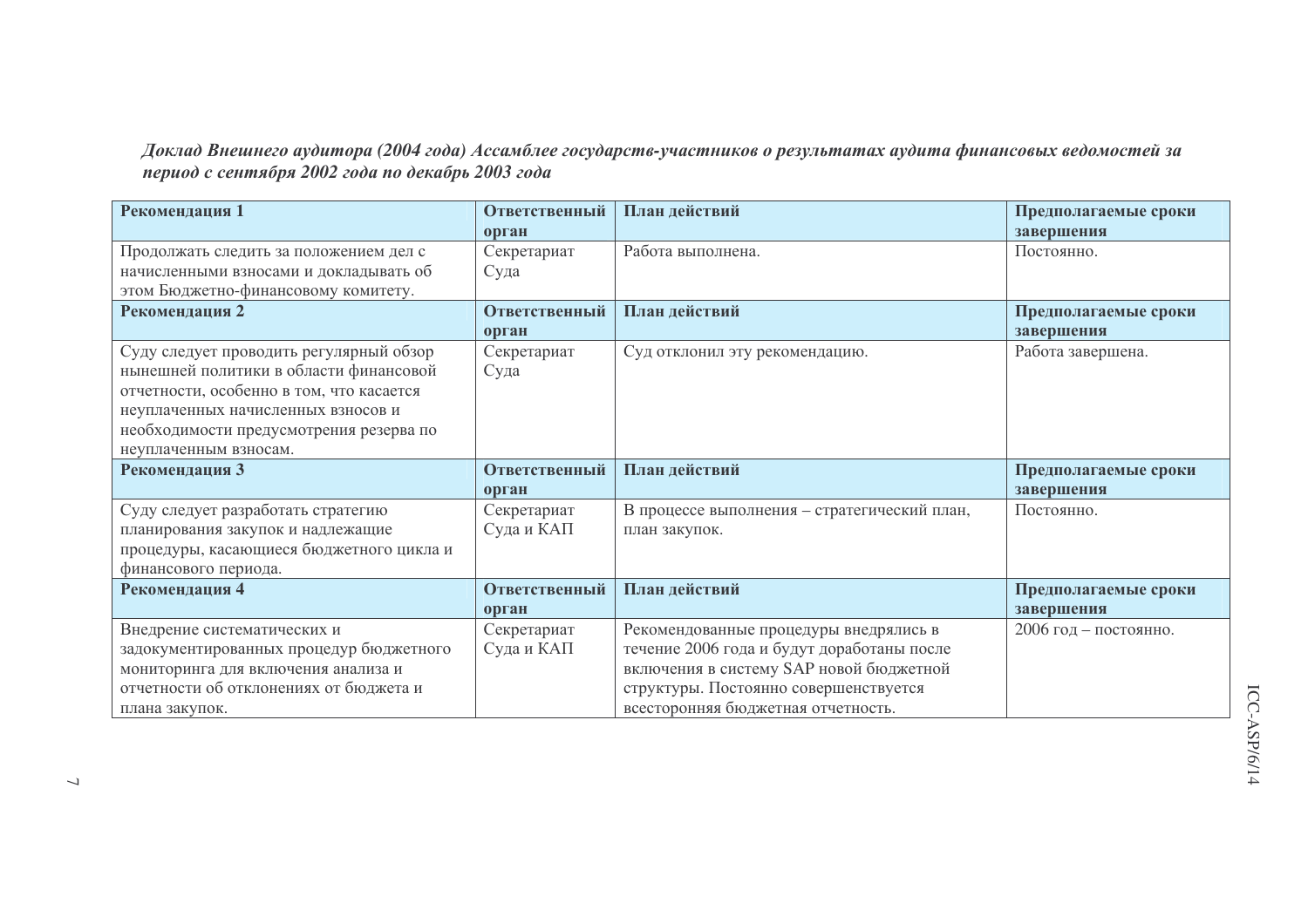| Рекомендация 5                                                                                                                                                                                                                                                                                                                                                                                                                                                                                  | Ответственный                | План действий                                                                                                                                                                                                                                                                                                                                                                                           | Предполагаемые                                                                         |
|-------------------------------------------------------------------------------------------------------------------------------------------------------------------------------------------------------------------------------------------------------------------------------------------------------------------------------------------------------------------------------------------------------------------------------------------------------------------------------------------------|------------------------------|---------------------------------------------------------------------------------------------------------------------------------------------------------------------------------------------------------------------------------------------------------------------------------------------------------------------------------------------------------------------------------------------------------|----------------------------------------------------------------------------------------|
| Суду следует стремиться к возврату остатка средств,<br>находящихся в Целевом фонде Организации<br>Объединенных Наций, в кратчайшие практически<br>возможные сроки, с тем чтобы поставить активы под<br>полный управленческий контроль Суда и уменьшить<br>подверженность воздействию колебаний обменного<br>курса в будущем.                                                                                                                                                                    | орган<br>Секретариат<br>Суда | Средства из Целевого фонда Организации<br>Объединенных Наций были получены в октябре<br>2004 года, после чего были полностью сведены<br>соответствующие счета.                                                                                                                                                                                                                                          | сроки завершения<br>Выполнение<br>завершено в октябре<br>2004 года.                    |
| Рекомендация 6                                                                                                                                                                                                                                                                                                                                                                                                                                                                                  | Ответственный<br>орган       | План действий                                                                                                                                                                                                                                                                                                                                                                                           | Предполагаемые<br>сроки завершения                                                     |
| Суду следует рассмотреть вопрос о внедрении<br>стратегии в отношении рисков и процессов<br>систематического управления рисками в рамках<br>продолжающегося развития механизмов руководства<br>в обеспечение поддержки будущих операций.                                                                                                                                                                                                                                                         | Секретариат<br>Суда и КАП    | В сочетании со стратегическим планированием в<br>марте 2006 года началось осуществление проекта<br>по регулированию рисков. Первый этап<br>предполагает создание структуры регулирования<br>рисков. На втором этапе будет обеспечено начало<br>практической работы этой структуры. На<br>последующих этапах будут проводиться<br>регулярные обзоры.                                                     | Первый этап: первый<br>квартал 2008 года.<br>Второй этап: третий<br>квартал 2008 года. |
| Рекомендация 7                                                                                                                                                                                                                                                                                                                                                                                                                                                                                  | Ответственный<br>орган       | План действий                                                                                                                                                                                                                                                                                                                                                                                           | Предполагаемые<br>сроки завершения                                                     |
| Суду следует внедрить систематическую и<br>периодическую рассылку среди персонала<br>циркулярных писем для подтверждения любых<br>финансовых или нефинансовых интересов; и<br>регистрировать все декларации в центральном<br>реестре интересов. Ему также следует выявлять и<br>регистрировать любые подарки, знаки<br>гостеприимства и другие оплаченные преимущества,<br>вытекающие из профессиональной занятости, в<br>формате, который позволял бы руководству вести<br>обзор и мониторинг. | Секретариат<br>Суда и КАП    | Все новые штатные сотрудники при поступлении<br>на службу должны подать в письменном виде<br>соответствующие декларации. От всех штатных<br>сотрудников требуется ежегодно обновлять<br>соответствующую информацию.<br>Рекомендация была выполнена, однако с целью<br>упрощения этой процедуры Суд, возможно,<br>пересмотрит порядок текущего оперативного<br>выполнения данной рекомендации в будущем. | Выполнение<br>завершено.                                                               |

 $\infty$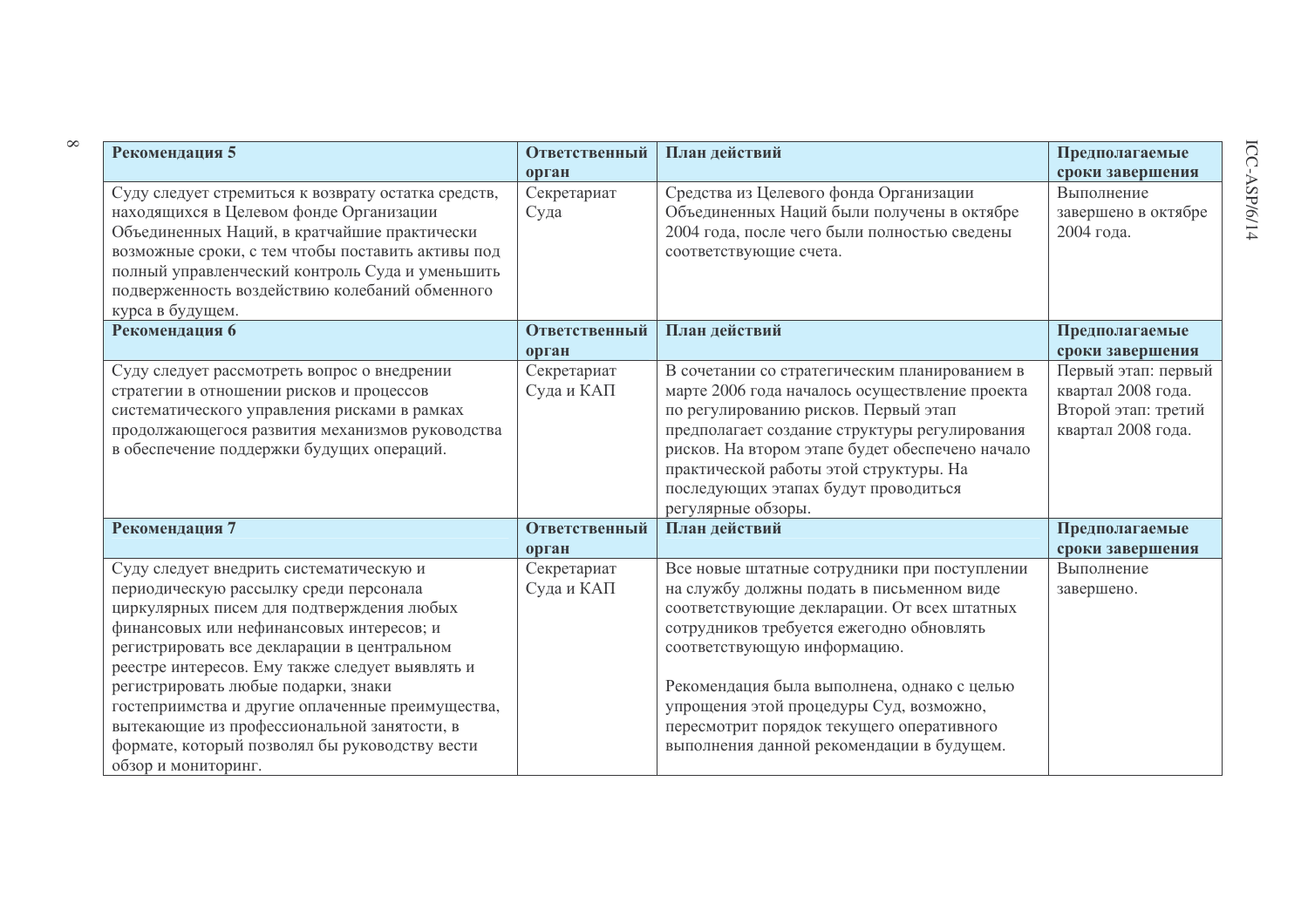## Доклад Внешнего аудитора 2005 года

| Рекомендация 1                               | Ответственный | План действий                                   | Предполагаемые сроки      |
|----------------------------------------------|---------------|-------------------------------------------------|---------------------------|
|                                              | орган         |                                                 | завершения                |
| Ввиду того, что время быстро идет вперед, мы | Секретариат   | Страховщик пенсионного плана для судей был      | Третий квартал 2007 года. |
| рекомендуем Суду приложить максимальные      | Суда и КАП    | отобран и утвержден Ассамблеей на ее последней  |                           |
| усилия к тому, чтобы окончательно решить     |               | сессии в декабре 2006 года. От страховщика      |                           |
| вопросы управления пенсионным планом для     |               | («Альянс НЛ») была получена актуарная оценка, и |                           |
| судей и обеспечить проведение полной         |               | в финансовые ведомости были внесены             |                           |
| актуарной оценки после назначения            |               | изменения, отражающие новые суммы.              |                           |
| администратора плана.                        |               | Предполагается, что окончательный контракт с    |                           |
|                                              |               | «Альянс НЛ» будет подписан в третьем квартале   |                           |
|                                              |               | 2007 года.                                      |                           |
| Рекомендация 2                               | Ответственный | План действий                                   | Предполагаемые сроки      |
|                                              | орган         |                                                 | завершения                |
| Мы рекомендуем провести серию проверок       | Секретариат   | Проводятся более регулярные обзоры данных и     | Декабрь 2007 года.        |
| руководством точности данных, вводимых в     | Суда и КАП    | формул, используемых в таблицах, и Суд          |                           |
| крупноформатные электронные таблицы и        |               | принимает меры по завершению использования      |                           |
| другие системы, например, систему SAP по     |               | таблиц в целях начисления зарплаты посредством  |                           |
| выплате зарплаты.                            |               | передачи этих функций SAP. В конце 2007 года    |                           |
|                                              |               | должно начаться использование расширенной       |                           |
|                                              |               | программы SAP.                                  |                           |
| <b>R</b> Рекомендация 3                      | Ответственный | План действий                                   | Предполагаемые сроки      |
|                                              | орган         |                                                 | завершения                |
| Мы рекомендуем Суду обеспечить регулярное    |               | В рамках проектов по SAP запланировано          | Декабрь 2007 года.        |
| рассмотрение руководством рапортов об        |               | представление рапортов об ошибках с целью       |                           |
| ошибках с целью проверки вносимых            |               | рассмотрения данных о выплате зарплаты.         |                           |
| изменений и подтверждения точности           |               | Планируется внедрение этих процедур к концу     |                           |
| используемых данных.                         |               | 2007 года.                                      |                           |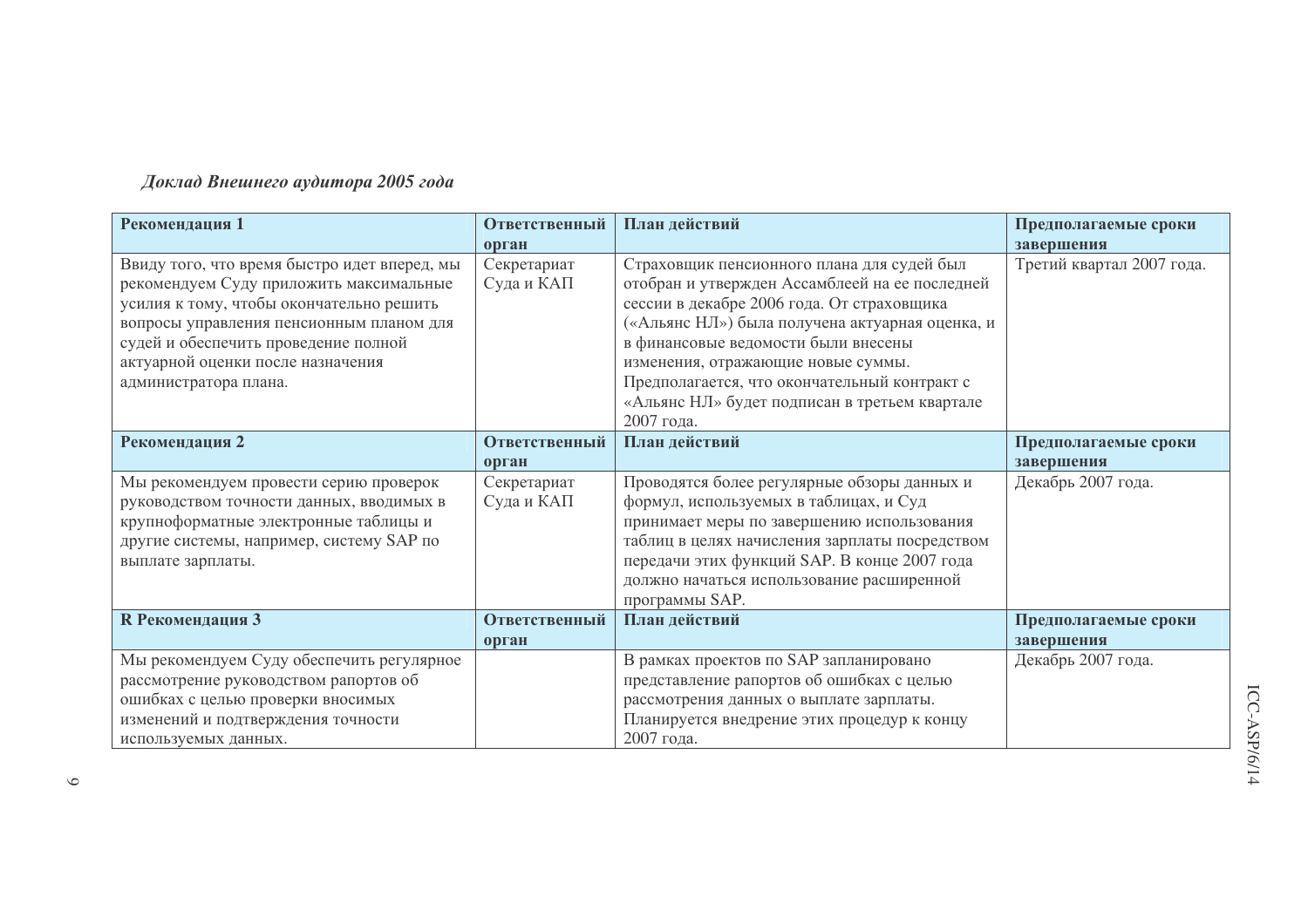| Рекомендация 4                               | Ответственный | План действий                                 | Предполагаемые сроки  |
|----------------------------------------------|---------------|-----------------------------------------------|-----------------------|
|                                              | орган         |                                               | завершения            |
| Мы призываем Суд добиваться оперативной      | Секретариат   | В настоящее время благодаря системе SAP       | Выполнение завершено. |
| разработки системы контроля за исполнением   | Суда и КАП    | имеется возможность изучения в масштабе       |                       |
| бюджета, для того чтобы руководители,        |               | реального времени отчетов об исполнении       |                       |
| отвечающие за подготовку и исполнение        |               | бюджета.                                      |                       |
| бюджета, могли приступить к ее               |               |                                               |                       |
| использованию до конца 2006 года. Это        |               |                                               |                       |
| позволит им более эффективно использовать    |               |                                               |                       |
| свои ресурсы благодаря более тщательному     |               |                                               |                       |
| контролю.                                    |               |                                               |                       |
| Рекомендация 5                               | Ответственный | План действий                                 | Предполагаемые сроки  |
|                                              | орган         |                                               | завершения            |
| Мы рекомендуем Секретарю разработать план    | Секретариат   | Рекомендации внутренних и внешних органов     | Постоянно.            |
| действий по каждому обзору, который будет    | Суда и КАП    | регистрируются в одном документе.             |                       |
|                                              |               |                                               |                       |
| проводиться Внутренним ревизором, и          |               | Ответственность за выполнение каждой          |                       |
| распространить сферу действия этого плана на |               | рекомендации в соответствии с тем, как она    |                       |
| соответствующие подразделения Суда,          |               | толкуется Канцелярией Директора администрации |                       |
| затрагиваемые сделанными выводами.           |               | Секретариата Суда, возлагается на             |                       |
|                                              |               | соответствующий орган. По мере возможности, к |                       |
|                                              |               | каждой рекомендации прилагается описание      |                       |
|                                              |               | предполагаемых действий с указанием сроков    |                       |
|                                              |               | завершения работы. Внедряется процесс обзора  |                       |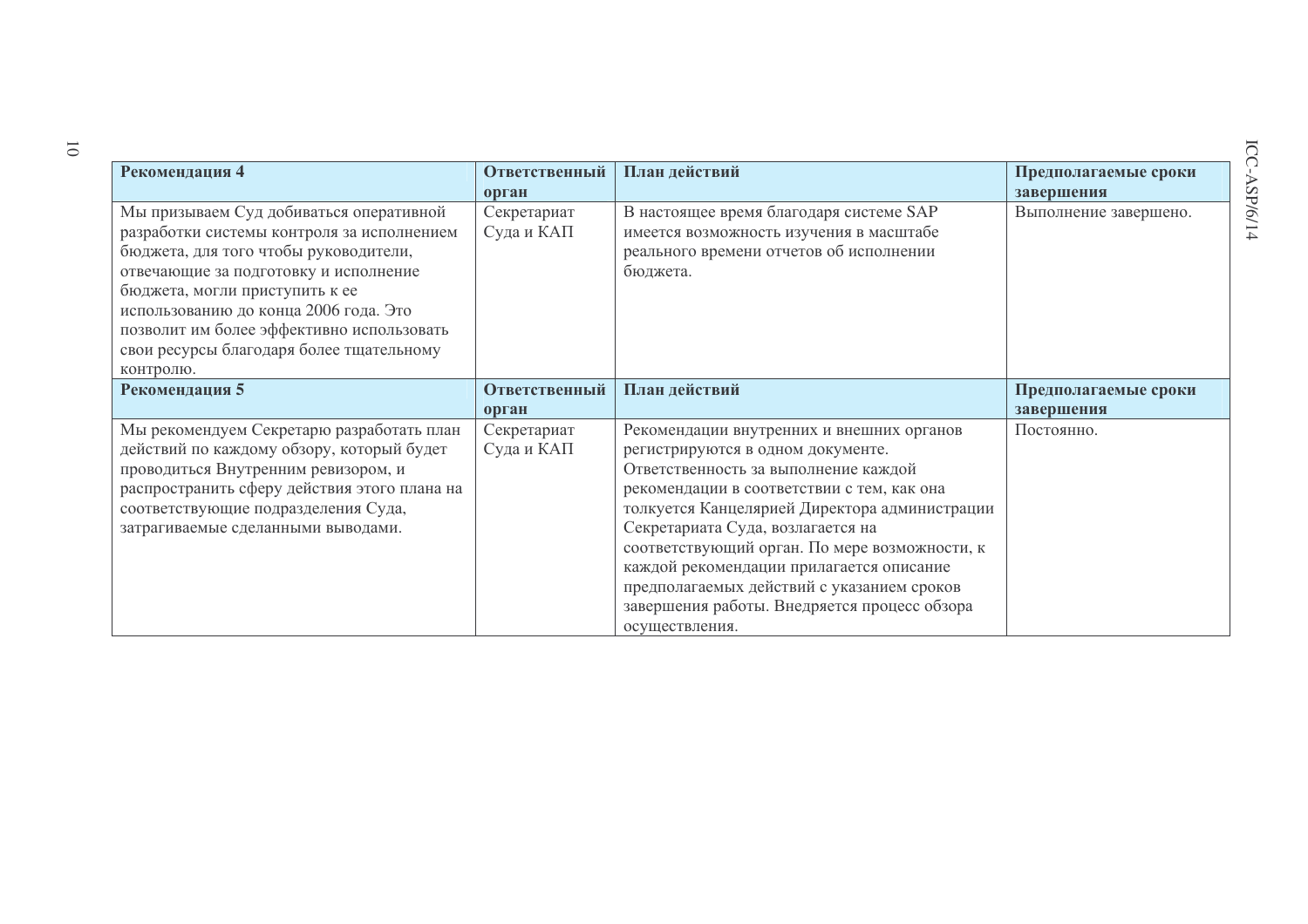| Рекомендация 6                                                                                                                                                                                                                                                                                                                                                                                                                                                             | Ответственный             | План действий                                                                                                                                                                                                                                                                                                                                                                                                                                                                       | Предполагаемые сроки                                                                                                                          |
|----------------------------------------------------------------------------------------------------------------------------------------------------------------------------------------------------------------------------------------------------------------------------------------------------------------------------------------------------------------------------------------------------------------------------------------------------------------------------|---------------------------|-------------------------------------------------------------------------------------------------------------------------------------------------------------------------------------------------------------------------------------------------------------------------------------------------------------------------------------------------------------------------------------------------------------------------------------------------------------------------------------|-----------------------------------------------------------------------------------------------------------------------------------------------|
|                                                                                                                                                                                                                                                                                                                                                                                                                                                                            | орган                     |                                                                                                                                                                                                                                                                                                                                                                                                                                                                                     | завершения                                                                                                                                    |
| Мы рекомендуем Суду принять независимые<br>стандарты учета МСУГС как надлежащую<br>систему финансовой отчетности и<br>рекомендуем Суду подготовить детальную<br>стратегию для осуществления этой<br>деятельности.                                                                                                                                                                                                                                                          | Секретариат<br>Суда и КАП | Суд изучит последствия замены его стандартов<br>отчетности стандартами МСУГС, включая<br>воздействие этой замены на его бюджет и систему<br>SAP. Руководители секций (Финансовой и по<br>ИКТ) Отдела общего административного<br>обслуживания приняли участие в работе<br>совещаний по координации действий группы<br>пользователей SAP в рамках системы Организации<br>Объединенных Наций (SAP-SIG), которые были<br>частично посвящены вопросу использования<br>стандартов МСУГС. | Декабрь 2007 года.                                                                                                                            |
| Рекомендация 7                                                                                                                                                                                                                                                                                                                                                                                                                                                             | Ответственный             | План действий                                                                                                                                                                                                                                                                                                                                                                                                                                                                       | Предполагаемые сроки                                                                                                                          |
|                                                                                                                                                                                                                                                                                                                                                                                                                                                                            | орган                     |                                                                                                                                                                                                                                                                                                                                                                                                                                                                                     | завершения                                                                                                                                    |
| Мы рекомендуем Суду учредить независимый<br>ревизионный комитет, большинство членов<br>которого будут составлять внешние<br>независимые представители. Ревизионный<br>комитет должен сосредоточить свое внимание<br>на содействии эффективному внутреннему<br>контролю; делать упор на оптимальное<br>использование выделяемых ресурсов;<br>контролировать результаты внутренней<br>ревизии и внешнего аудита; и производить<br>оценку эффективности регулирования рисков. | Суд                       | Ревизионный комитет находится в стадии<br>формирования: в мае 2007 года должны быть<br>проведены собеседования с потенциальными<br>внешними представителями. Их проведение<br>пришлось отложить по причине болезни<br>кандидата.                                                                                                                                                                                                                                                    | Сроки зависят от<br>результатов собеседований.<br>Предполагается, что<br>рекомендация будет<br>выполнена в третьем<br>квартале текущего года. |